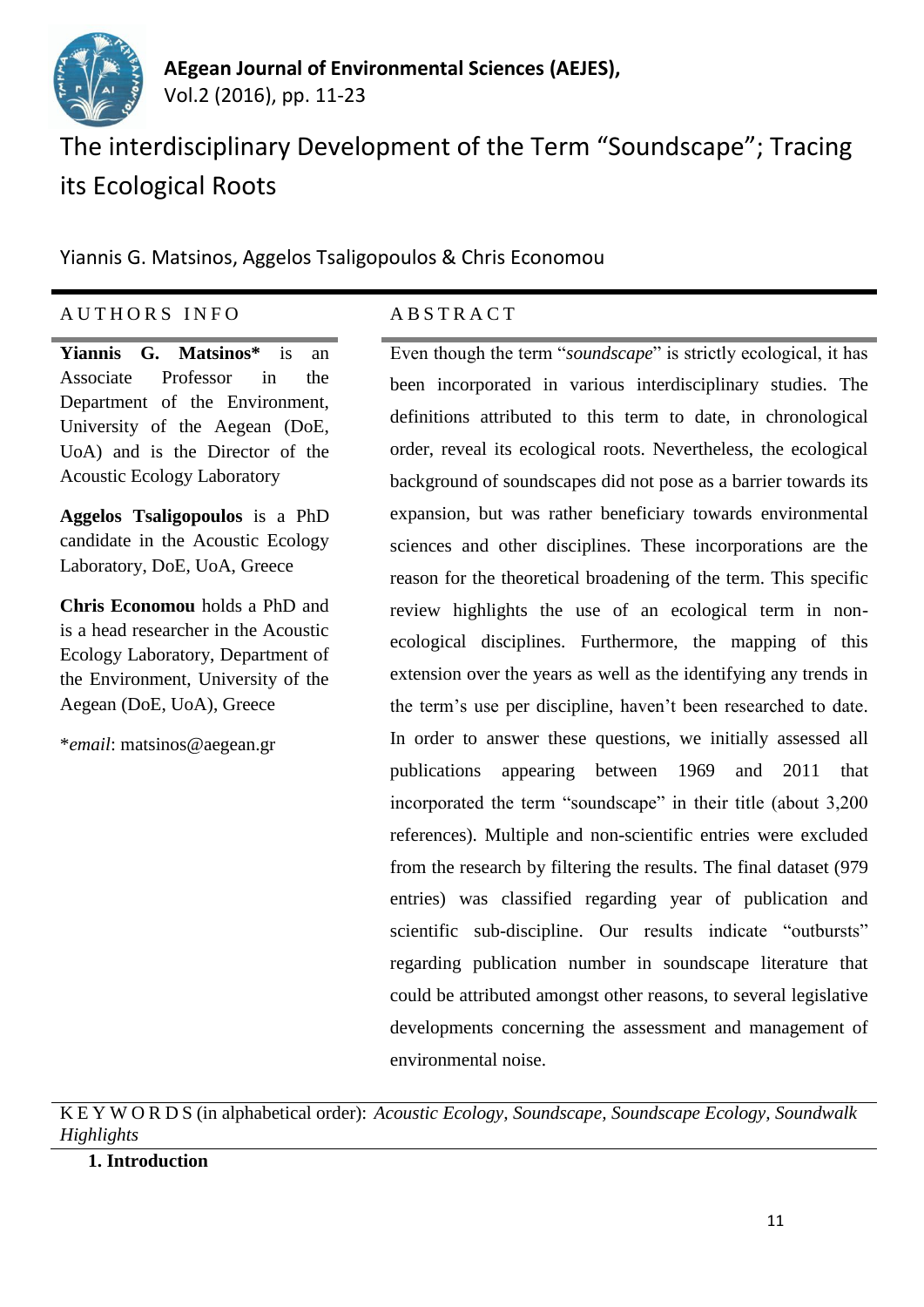Since R. Murray Schafer in the early 70's introduced the term "soundscape", the interdisciplinary development of its use seems to follow a significantly increasing trend. Soundscape studies are a major area of research on the scientific field of acoustic ecology. The World Soundscape Project (WSP) that was established by R. Murray Schafer at Simon Fraser University in the late 1960s-early 1970s, produced several publications including "*The Tuning of the World*" (Schafer, 1977) and Barry Truax's reference work for acoustic and soundscape terminology "*Handbook for Acoustic Ecology*" (Truax, 1978). The term "soundscape" in Truax's handbook is defined as the "*environment of sound (or sonic environment) with emphasis on the way it is perceived and understood by the individual, or by a society*". This definition was adopted by the technical committee on acoustics (TC 43) of the International Organization of Standardization (ISO) Working Group 54, regarding the perceptual assessment of soundscape quality ('Committee ISO/TC 043 "Acoustics"', 2008). Furthermore, the field of ecoacoustics, which studies biological and non-biological sounds along a broad range of spatio-temporal scales, includes soundscape ecology and examines the ecological processes of a soundscape under several environmental pressures (Sueur & Farina, 2015).

"*Only silence lay over the fields and woods and marsh*'', were the words of Rachel Carson in her book 'Silent spring' (Carson, 1962). The alteration of a soundscape which was described in Carson's memories was the trigger for the 'awakening' to major ecological issues. The loss of biophony over the fields, woods and marshes is equivalent to the anthropophony increase in the cities, which poses a warning regarding the acoustic quality of urban soundscapes and the well-being of its residents. Cities have changed dramatically over the years, shaping the acoustic and visual domain in both positive and negative ways. Several sounds that are associated with specific urban practices (e.g. transportation) might have changed over the years due to technological advancements. Nevertheless, cities have always been noisy places and despite the fact that particular urban sounds and their sources differentiate, the reason of propagation is still the same (Garrioch, 2003). Ecological, social, political, economic and even religious factors, contributed in the shaping of a city's soundscape. Cultural habits for example, originating from the fourteenth century (like the Christian church bell ringing and the Muslim mosque calls) served as influential factors regarding the religious acoustic profile of Europe (Garceau, 2011).

The subjective dimension of acoustic perception has resulted in different attitudes and "feelings" towards soundscapes. The positive or negative reaction on a sound does not depend entirely upon the sound itself but also upon the associated behaviors and experience of the listener, the visual context, the related memories associated with the sound and the emotions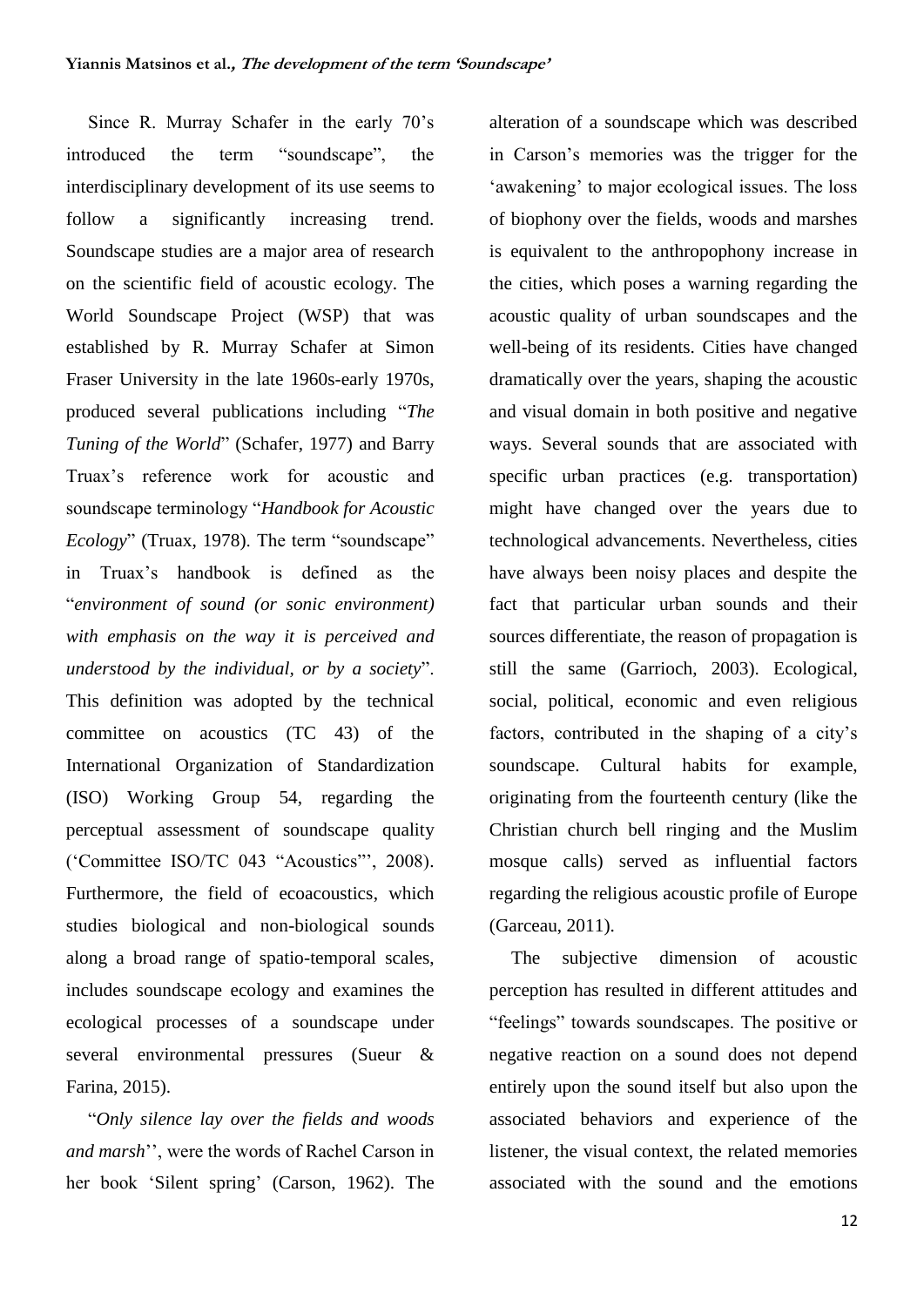which could be either positive or negative (Liu  $\&$ Kang, 2016). The philosophical dimension of sound perception has troubled thinkers for many decades. The well-known philosophical thought experiment "*If a tree falls in a forest and no one is around to hear it, does it make a sound?*" appeared as a reader's question in the Scientific American magazine (Scientific American, 1884). Furthermore, the same "rhetorical" question reappeared in the book "*Physics*" by Charles Riborg Mann and George Ransom Twiss, in 1910 (Mann & Twiss, 1905). This question was addressed by giving a technical answer regarding acoustics, stating that undoubtedly there will be vibrations yet no sound -since there will be no one around to accept and interpret the aforementioned vibrations. It is now known that the generation, propagation and perception of sound is strongly connected with mechanical vibrations and oscillations that result to sound waves (Kuttruff, 2007). Nevertheless, the answer to the same question would be different if the issue of annoyance was incorporated. If there is no witness to confirm "the tree's fall", its fall does make a sound but it surely does not make a noise. The presence of any form of life, human or animal, so that annoyance can take place, is essential for the subjective transition from sound to noise. Sound wave propagation is an objective matter due to the fact that nature does not require a spectator in order to function. However, noise is subjective, entirely depending on the receiver's tolerance and preference.

#### *1.2. Soundscape Definitions*

Several versions of the term "soundscape" were used over the years in scientific literature. Almo Farina, in his book "*Soundscape Ecology: Principles, Patterns Methods and Applications*" (Farina, 2014) defines the soundscape as the entire sonic energy produced by a landscape. The foreground and background sounds, in relation to the sound source and the position of the listener, outline the association between the soundscape and the landscape. The unpredictability and temporal variability of foreground sounds that create an immediate reaction to the listener are less connected to the landscape configuration. Therefore, the background sounds which refer to the low-level sounds that result from the blend of several individual sound sources are highly associated with the landscape. The spatiotemporal overlap of geophonic, biophonic, and anthrophonic foreground sounds creates the "sonotopes" that when further shaped by vocal organisms create the "soundtopes" (Farina, 2014). Soundscape ecology, as a promising field of ecological research, emphasizes the ecological characteristics of sounds and their spatiotemporal patterns as they emerge from landscapes (Pijanowski et al., 2011b). Moreover, it is described as the study of sound in the landscape and its effects on organisms and how different acoustic sources interact at spatial and temporal scales (Pijanowski et al., 2011a).

The link between landscape and soundscape ecology in natural acoustic environments highlights the connection amongst the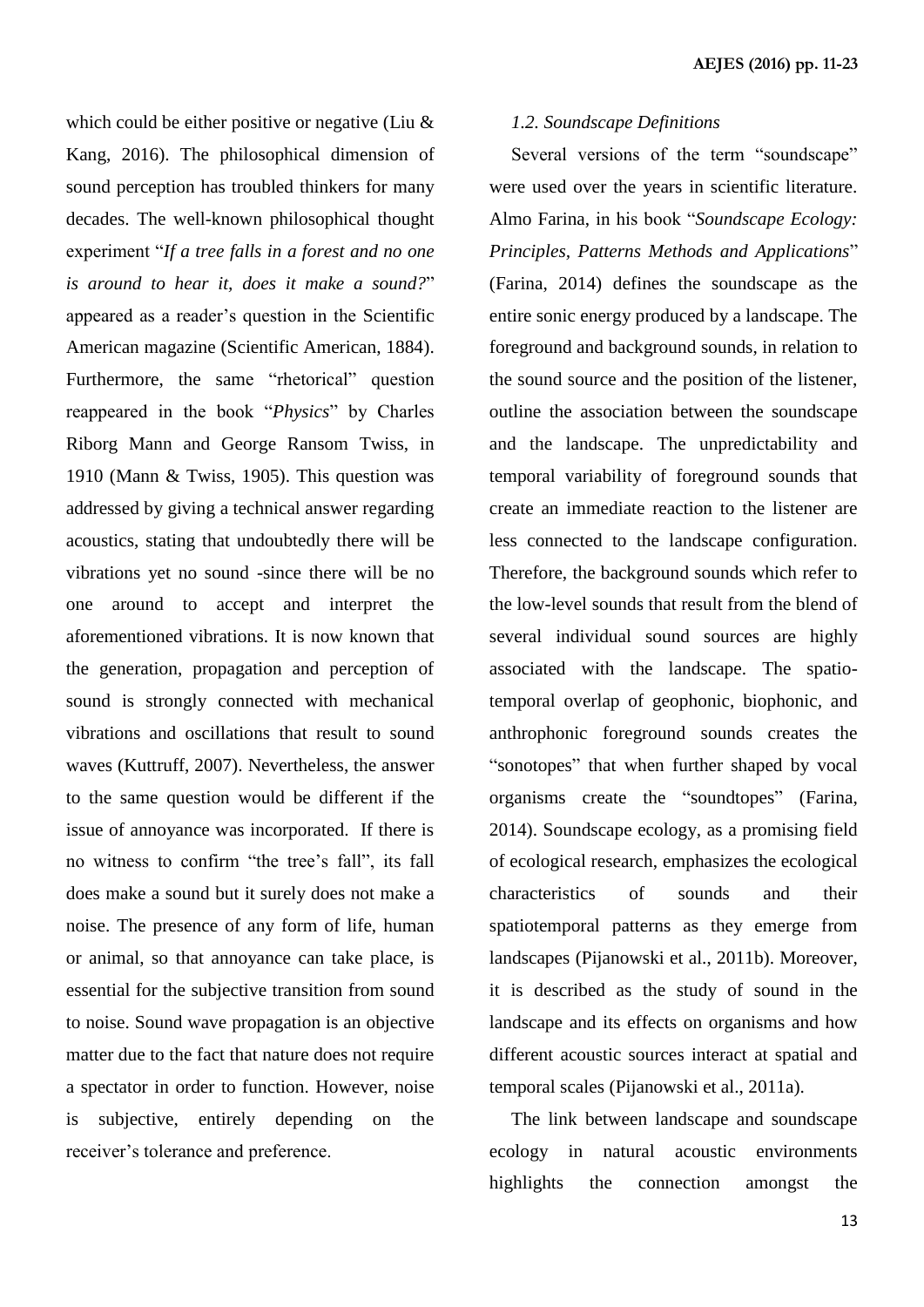"soundscape" and the "eco-field". The "ecofield" concept refers to the physical space and the associated abiotic and biotic characters perceived by a species when a functional trait is active (Farina, 2000). The connection with the soundscape concept derives through the biosemiotics approach to avian acoustic communication, which refers to the study of sound patterns structured into syllables, phrases, verses and strophes, along with the combination of these elements (Farina & Belgrano, 2006).

Transportation noise, industrial noise, recreational noise, noise produced by animals and sounds like rain and the reflection of the wind on various surfaces, are part of the "acoustic field" (Brown & Lam, 1987). The information of the dynamics of an ecosystem in a specific time and place and the effects of anthrophony and geophony to the ecosystem as a whole, are described by (Krause, 1987) as the unique "acoustical bio-spectrum". One of the most recent definitions given to "soundscape" is "*the collection of biological, geophysical and anthropogenic sounds that emanate from a landscape and which vary over space and time reflecting important ecosystem processes and human activities*" (Pijanowski et al., 2011a)

Soundscapes represent a group of immaterial resources that are ecologically, culturally and economically valuable (Farina & Pieretti, 2012). Research on the visual qualities of a landscape, demonstrates the strong connections between sense of place and sound. In cultural landscapes, the soundscape is the result of mutual progress

between human culture and natural processes (O'Connor, 2008). Sounds are considered essential factors of place making. Hence, cultural soundscapes should be protected and preserved as cultural heritage.

#### **2. Methodology**

In order to study the career of the term "soundscape" in the academic literature, all publications appearing between 1969 and 2011 that incorporated the term "soundscape" in their title (about 3.200 references), were assessed through the global literature. The databases used for this research were: a) Google Scholar, b) Web of Science (formerly known as "web of Knowledge") and c) Google Search. Due to the vast amount of data collected, a customized script was used in order to transfer data in an sql database and then to an open-source reference management software ('Zotero') in order to clear multiple and non-scientific entries. The final, cleared, dataset (979 entries) was classified by year of publication and scientific discipline. The subcategories were then grouped into three main categories of: a) Natural Sciences, b) Technology and c) Social Sciences – Arts. The final, main category, results were introduced in the statistical analysis software SPSS v.19, in order to describe trends.

The "soundscape", as a term, has conceptually extended, as it is evident from the fact that it is used by a wide variety of interdisciplinary areas in global literature. For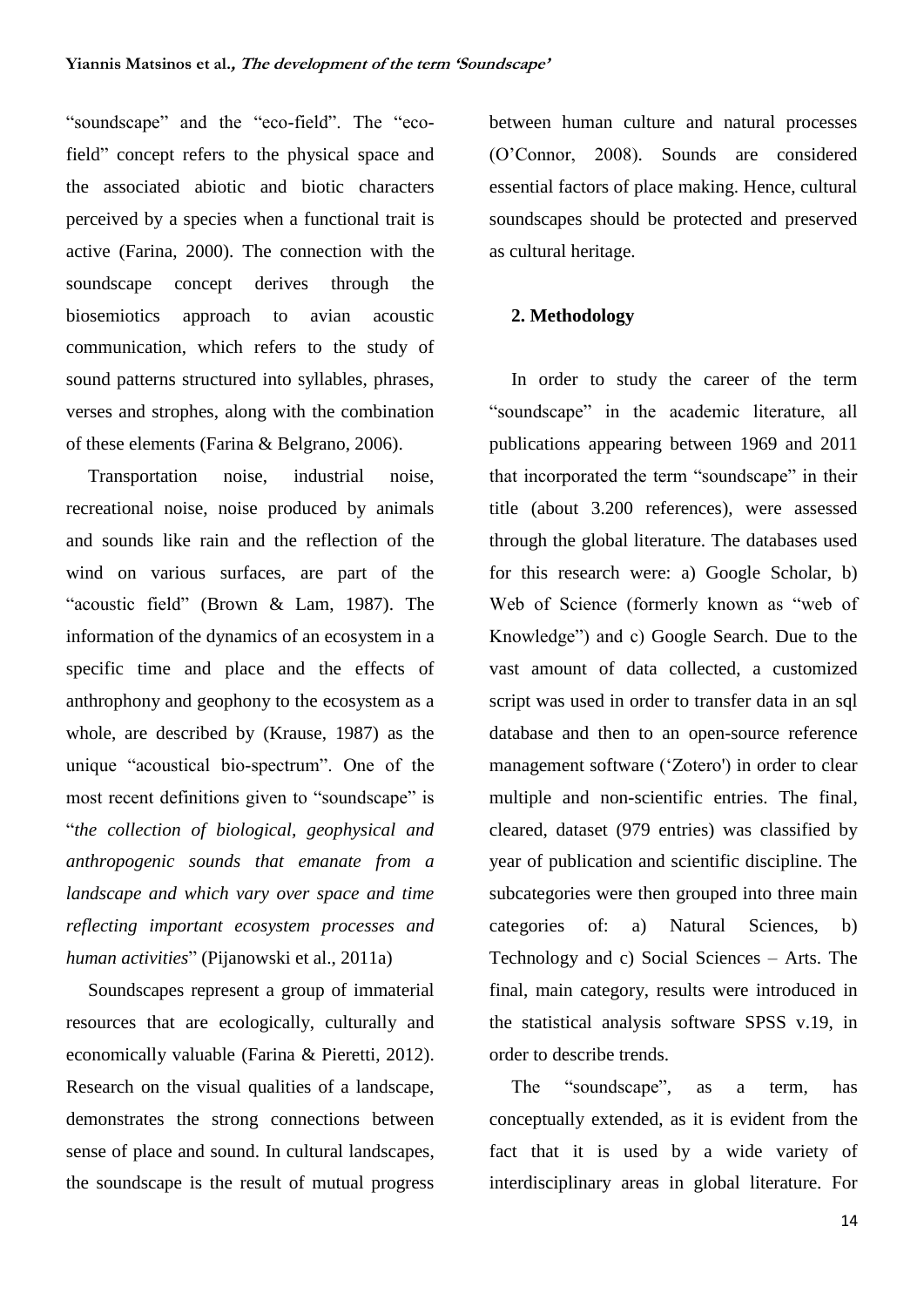almost 50 years since 1969, where the term "soundscape" was first introduced by R. Murray Schafer (Schafer & Murray, 1969) the scientific areas of: a) social sciences, arts and humanities, b) engineering, computer science and mathematics, c) biology, life sciences and environmental science, incorporated the soundscape terminology. These incorporations are the reason for the theoretical broadening of the term. The tracking of this extension over the years, as well as identifying any trends in the term's use per discipline, haven't been researched to date. Establishing these facts could lead to numerous conclusions regarding development in the field of acoustics. Several examples highlighting concerns which induced research topics across the various disciplines are listed below, regardless the year of publication.

### **3. Disciplines of Interest**

#### *3.1. Social Sciences, Arts and Humanities*

The relationship between individuals in a soundscape context and the positive or negative effects of soundscapes in human societies generated numerous publications in the field of social science. Several sub disciplines of soundscape and acoustic ecology emerged in order to tackle the ever increasing noise related concerns. Psychoacoustics is a major field of research that deals with issues of acoustic perception. It refers to the study of the psychological and physiological responses of human beings and other forms of life to their acoustic surroundings. One of the pioneers in the field of psychoacoustics was the Hungarian biophysicist Georg von Békésy who was awarded the Nobel Prize in Physiology or Medicine in 1961 for his research on the function of the cochlea in the mammalian hearing organ. Apart from his work on the physiological responses on hearing, Georg von Békésy also published various research in the field of psychophysics, including publications dealing with the senses of hearing, balance, vision, touch, taste, and smell (Moore, 2012). Several psychoacoustic semantics (word meanings) like "loudness", "quietness" and "sharpness", are used in order to describe acoustic comfort in soundscapes (Kang, 2010). Furthermore, the relationship between the individual experience and subjectivity with a physical and a socio cultural perspective is important for the assessment of the perceptual, psychoacoustic and acoustic properties of soundscapes (Hall et al., 2013).

The concerns regarding acoustic perception could be dealt with using several techniques that are able to assess the subjective and personal act of hearing. Qualitative surveys, that most regularly are accompanied by quantitative data (e.g. noise level measurements), are the basis of acoustic perception assessment. Recent surveys regarding soundscape preferences have concluded that natural sounds are not only the most preferable sounds in a landscape but also the most influential soundscape element of acoustic perception (Marry & Defrance, 2013). Furthermore, natural soundscapes that include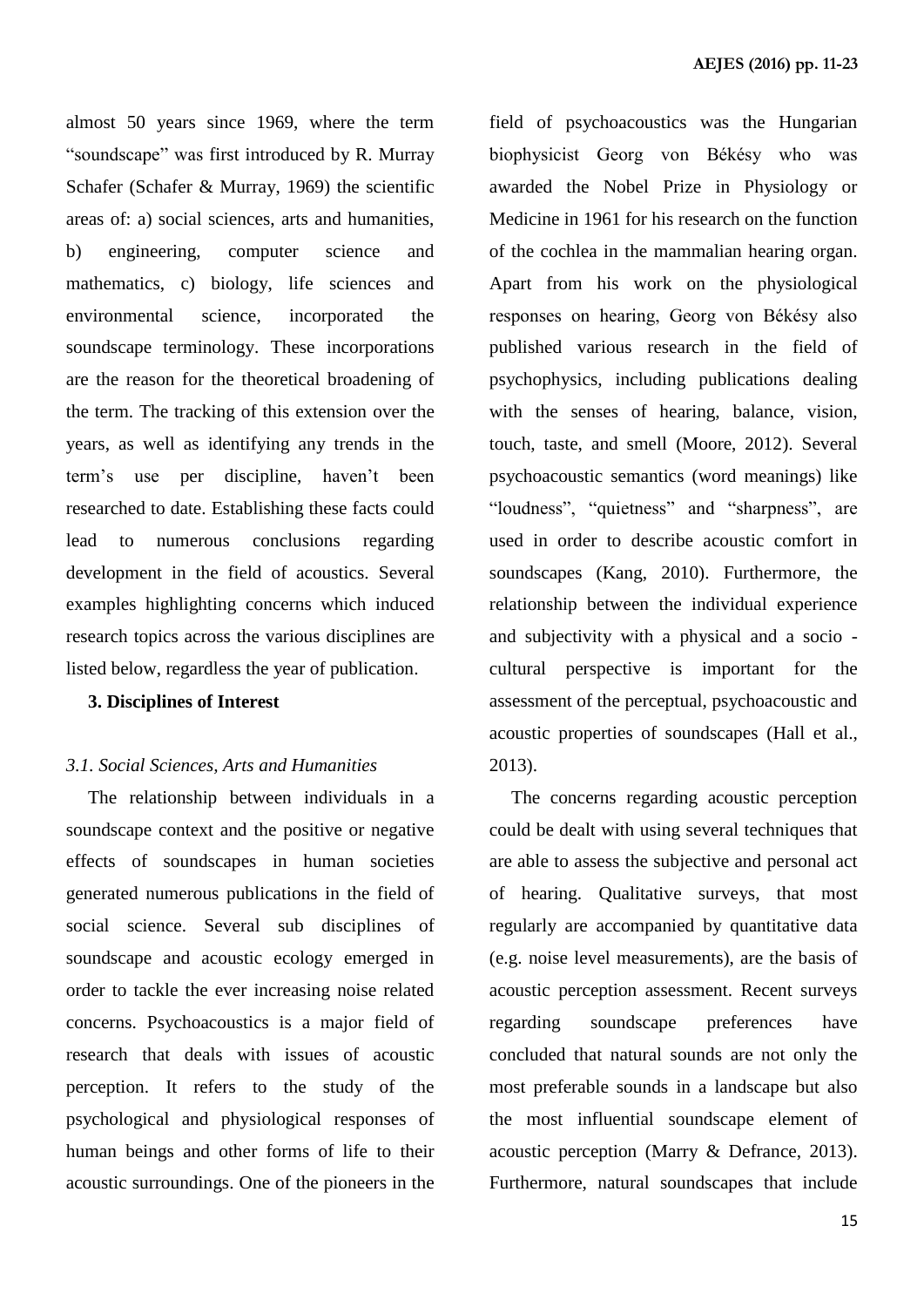biotic sounds (e.g. bird songs) could have stressrelief potentials (Ratcliffe et al., 2013). Nevertheless, natural sounds and soundscapes could still cause undesirable emotions if associated by individuals with negative experiences (Ismail, 2014). Research on the positive sounds (i.e. that shape soundscapes positively), is a major issue of the field. Recent studies concluded that individuals perceive positively the water sounds (Axelsson et al., 2014).

A key feature of an acoustically healthy city is the degree of awareness amongst its inhabitants regarding ecological issues. Methodologies such as soundwalks, directly involve stakeholders by promoting awareness regarding the individual contribution to the quality of the acoustic environment (Jeon & Hong, 2015). According to Hildegard Westerkamp, a soundwalk is any excursion whose main purpose is listening to the environment. The three states of listening, listening in search, listening in readiness and background listening (Truax, 2001); (Jennings & Cain, 2012) could contribute to a better understanding of the personal act of listening at a broader scale. The purpose of this procedure is soundscape evaluation, by using primarily the sense of hearing.

The landscape attributes of a public space, either natural or man-made, influences the acoustic perception of its users (Matsinos et al., 2008). Furthermore, the quality of soundscapes could be improved if the spatial arrangements of different landscape elements are considered in landscape and urban planning (Liu & Kang, 2016). The soundwalking practice has proven to be a valuable tool for soundscape studies and could set the ground for future soundscape remodeling. "Soundwalking" consists of a preselected route with several stops representing a variety of soundscapes. A group of stakeholders follows that route in silence, surveying both the soundscape and landscape. The flexibility of its methodology allows novel alterations that could serve different purposes regarding the scope of each research. The soundscape and landscape variety of each soundwalk and the objectives of each research are the main reasons of procedure modifications. A good soundwalk example is the positive soundscape project (Adams et al., 2008; Davies et al., 2013) that highlighted both the negative and positive acoustic aspects of Manchester, UK.

Finally, a major development in social sciences and humanities has been the emergence of sound studies. This relatively new interdisciplinary field assesses the differentiation of aural culture though history and evaluates the way that humans interact with their acoustic environment, in order to "learn" to judge a society by its sounds (Attali, 1985); (Thompson, 2004); (Pinch & Bijsterveld, 2011). Noise studies isolate sound from the way human beings understand it and they treat sound as a signal to be processed rather than as information to be understood (Truax, 1978). Instead sound studies examine the entire continuum of sound,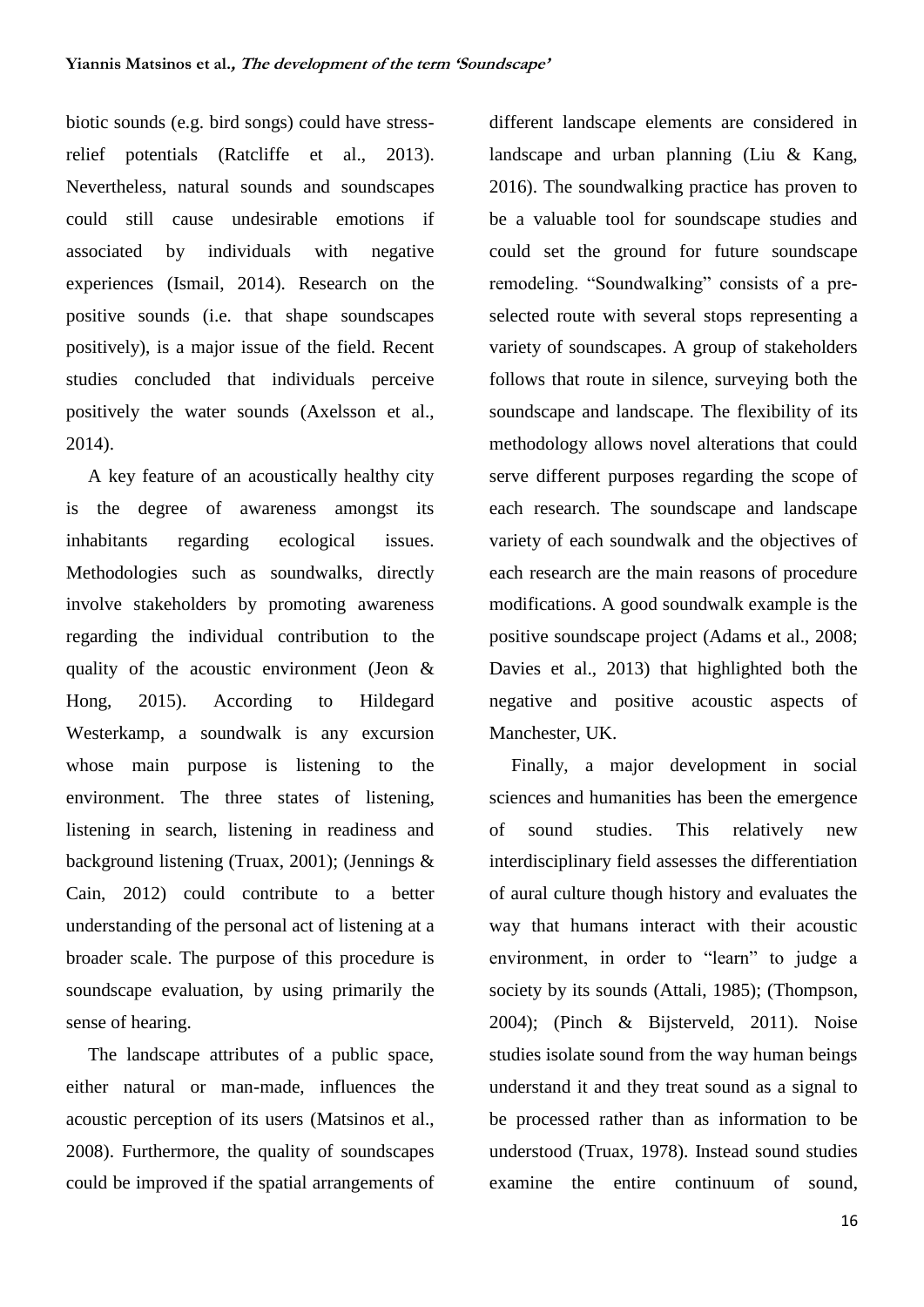including both the negative and positive qualities of the soundscape (Porteous & Mastin, 1985).

# *3.2. Engineering, Computer Science and Mathematics*

The 2002/49/EC directive (*2002/49/EC Directive on the assessment and management of environmental noise*, n.d., p. 49) has given the necessary guidelines for the assessment and management of environmental noise. The definition given regarding environmental noise in the Environmental Noise Directive (see above) is "the unwanted or harmful outdoor sound created by human activities, including noise emitted by means of transport, road traffic, rail traffic, air traffic, and from sites of industrial activity". A type of environmental noise is the background or ambient noise, which refers to any sound other than the sound under consideration. Even though background noise is not limited to anthropogenic sounds, it is widely acknowledged that it refers to a form of noise pollution or interference from a main objective, mainly in the field of acoustic engineering.

Soundscape studies rely on technological advancements to address the needs of noise abatement. A common method for the visualization of changes in a soundscape, caused by human actions, is noise mapping. According to END (Environmental Noise Directive) all EU Member States are required to produce strategic noise maps in their main cities, in order to visualize the propagation of transportation and industrial noise and assess population exposure. Noise modeling processing, in combination with noise cartography software, is used in order to portray noise pollution in urban and rural environments for future decision making. Traffic noise which is a major issue in human wellbeing and the quality of the environment is assessed using cartographic data and traffic flow rates. Noise mapping software similar to the Computer Aided Noise Abatement software ('DataKustik: CadnaA', n.d.) could be used in order to address noise issues in urban soundscapes. Traffic flow data, building height and structure, population density, façade exposure, road classification (Suárez & Barros, 2014) and verification via noise measurements (Fiedler & Zannin, 2015) are all crucial information needed for the noise modeling scenarios.

Complexity and diversity of agglomerations is an obstacle when addressing the common problem of noise assessment. Noise modeling processing could be a challenging task due to urban structure peculiarities (Nega et al., 2013). The road networks that differ in road geometry and driving habits in combination with the urban structure could form street canyons which are one of the largest causes of noise propagation in urban soundscapes (Janczur et.al. 2006; (Abhijith & Gokhale, 2015; Janczur et al., 2006). Noise abatement policies have adopted various noise mapping techniques in order to address issues in noisy soundscapes and upgrade the degraded acoustic environment. The technological advancements could allow noise modeling and mapping in larger scales for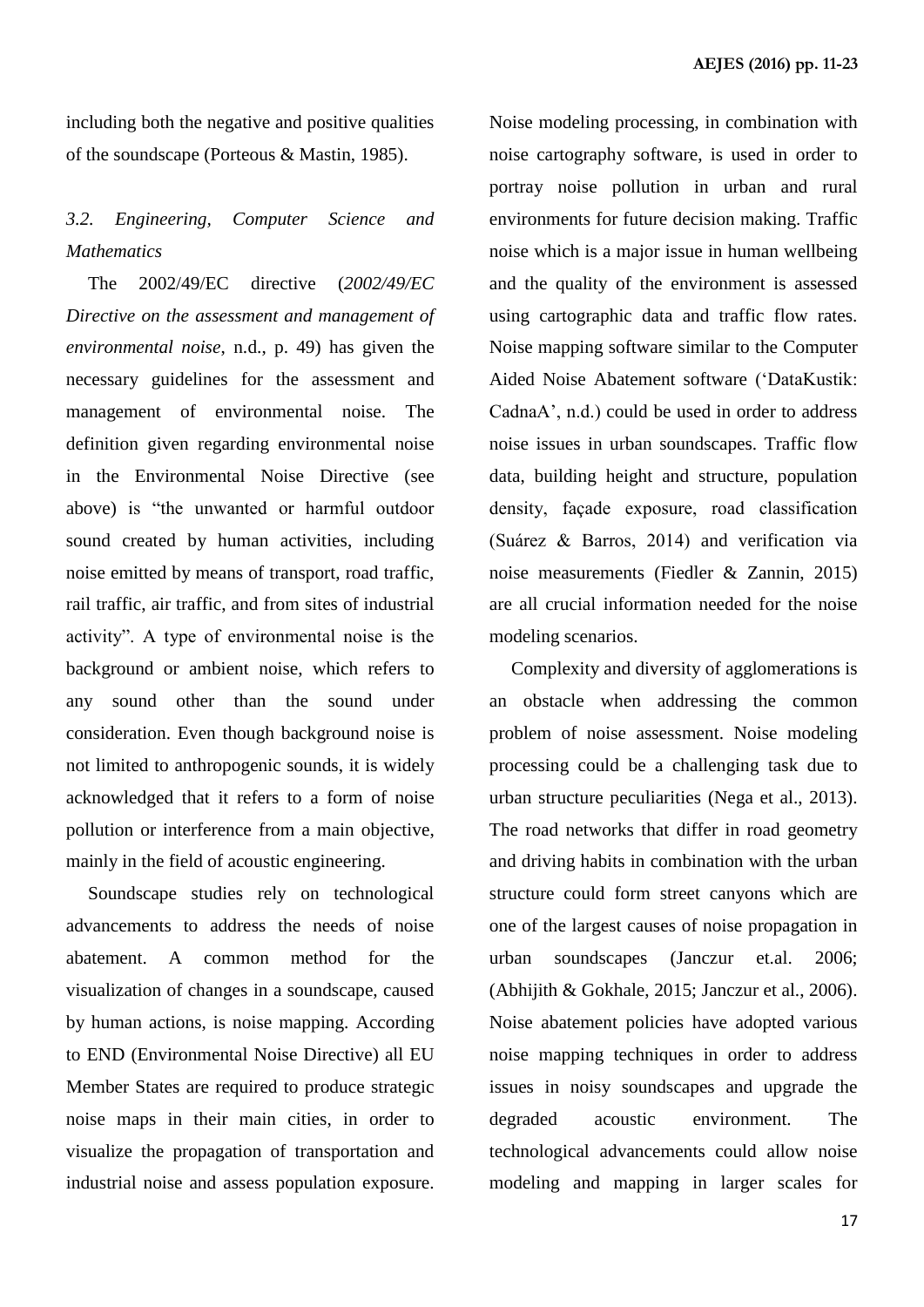various purposes and even be the stepping stone for future soundscape creation (Vogiatzis, 2012; Vogiatzis & Remy, 2014).

# *3.3. Biology, Life Sciences and Environmental Science*

Under specific conditions, high intensity sounds could be perceived as noise. It is generally understood that human beings are not the only species that are affected by noise. The specific environmental pressure, amongst other issues, affects the communicational process of organisms. For example, anthropogenic sounds could create an inhospitable soundscape for several animal species that become more vulnerable to their predators due to the fact that their attention is distracted (Chan et al., 2010). The mating system of several songbirds and of other vocal species that use auditory signals could be affected by the increase of environmental noise, eroding the strength of sexual selection and possibly their genetic structure (Swaddle & Page, 2007). Previous studies have concluded that communication in noise conditions and the ability to extract information in the presence of background noise could have numerous effects (Brumm & Slabbekoorn, 2005). The difficulty to recognize and interpret sound signals in a noise environment is common in human beings and animals and is also called "the cocktail party" problem (Bee, 2008). Noisy environments could cause shifts in signal amplitude but also in the

minimum frequency domain (Slabbekoorn & Peet, 2003); (Nemeth & Brumm, 2009).

Soundscapes play a major role in vocal communication in which many animal species rely on. Especially in urban soundscapes, the increased background or ambient noise that could mask vocal signals (Mendes et al., 2011) and cause frequency adjustments (Hu & Cardoso, 2010) along with the loss of habitat features could be the reason of disappearance of several urban bird species (Slabbekoorn & Ripmeester, 2008).

Habitat-dependent patterns of sound transmission, effects of noise, signal perception, and signal interpretation are the major communicational problems that birds and especially song birds (Beckers et al., 2003) as senders and receivers need to adapt to, in order to "get the message across". Signal degradation between emitters and receivers has been an inspiring subject for evolutionary issues in animal communication.

Anthropogenic noise is not the only "type" of noise that could cause communicational issues. There are many natural sources of noise, including streams, wind and other animals (e.g. insect choruses), providing opportunities for elevated noise levels (Warren et al., 2006).

In comparison to human generated noise, natural noise is handled by organisms in a different way. Anthropophony produces annoyance, chronic stress and hearing loss, while natural noise (e.g. noise from a waterfall) can be either physically avoided by an organism, or this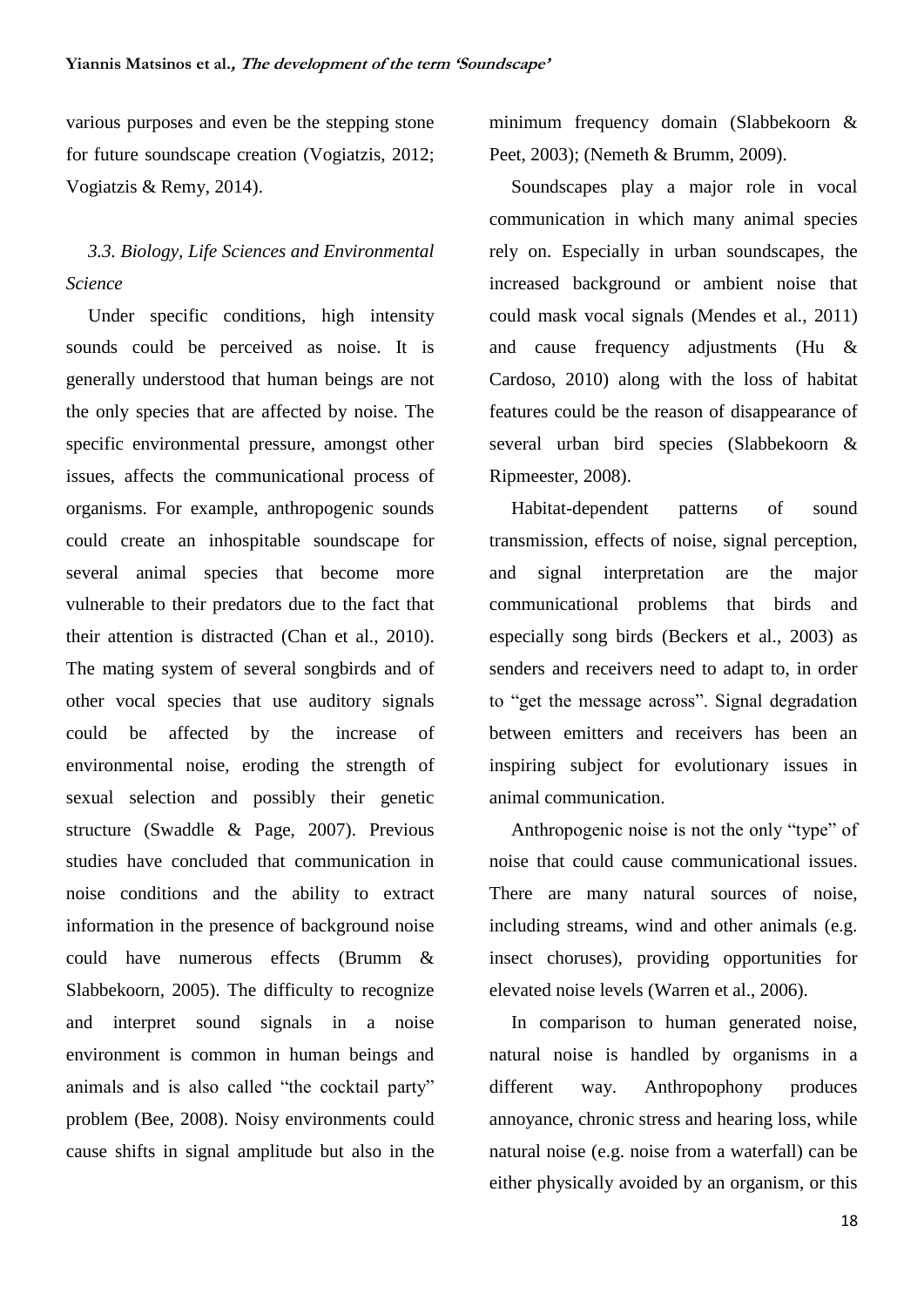organism could be adapted to filter it out. The above statement could be attributed to both human beings and animals. Previous studies have concluded that natural or ecological sounds induce positive emotions to human beings (Ferri et al., 2015). Nevertheless, human response and emotion to natural sounds or noise could possibly be irrelevant to the physical effects of noise that creates disturbances in communicational processes, masking the signal's frequencies.

#### **4. Results and Discussion**

The soundscape concept in direct correlation to ecology is used with much more interest from all other disciplines than natural sciences (Figure 1). Even though the "soundscape" term could be credited to natural sciences the lack of interest in that field could lead to various conclusions. The rapid technological advancements in areas like signal processing, could explain the upward trend regarding the related publications in computer sciences since the year 2000. The upward trend regarding social sciences and arts observed almost since the beginning of the records, could be attributed to the "creator's" status as a music composer and social scientist. Furthermore, the personal act of hearing and the individual interpretation of a "soundscape" could have steered towards an increase of interest as far as the social sciences are concerned.



**Figure 1***: N<sup>o</sup> of publications per disciplinary category between Yrs 1969-2011, regarding the use of the term "soundscape" in global literature*

Finally, a sudden upwards trend is clearly observed for all disciplines after year 2006. A reason for this event could be the direct connection of acoustic and soundscape ecology to issues concerning environmental noise. In the 2002/49 directive (article 10.1), the need was stressed for member states to submit (by January 2004) a report on existing community measures relating to noise issues. This act by the member states was to be completed by the implementation of legislative proposals regarding the same issue, no later than the year 2006**.** 

Furthermore, just by observing the relative literature of each year's scientific publications it is obvious that interests shifted towards soundscape – based issues mostly in urban communities. Researches on the quality of soundscapes (De Coensel & Botteldooren, 2006; Guastavino, 2006; Nilsson & Berglund, 2006) have concluded upon the ideal acoustic conditions on rural and urban areas. Noise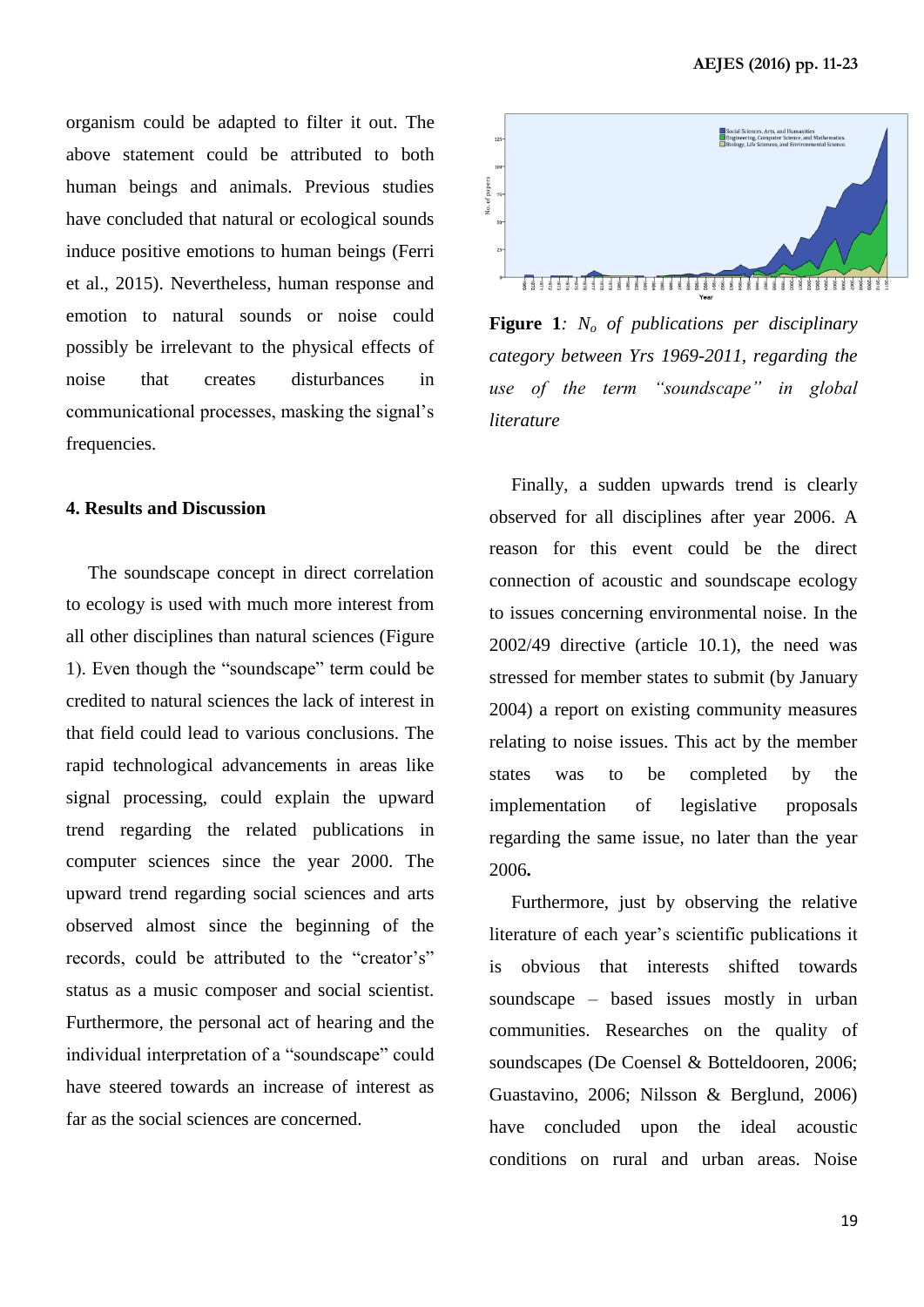annoyance and sleep disturbance issues (Botteldooren et al., 2006), noise mapping techniques (Klaeboe et al., 2005) for urban areas, socio-acoustic surveys regarding traffic noise in order to assess quiet soundscapes (Öhrström et al., 2006) and soundscape planning for therapeutic activities (Yamada, 2006) were some of the interests regarding publications in 2006.

The direct association of the term "soundscape" with the ecologically-derived concept of landscape is indubitable. Furthermore, acoustic and soundscape ecology use terms similar to the acoustic niche hypothesis (Krause, 1987) that are borrowed from, and later on adjusted by, the conceptual framework of ecology. Nevertheless, the observed declining share of references to this ecological term in the environmental sciences' literature vis-à-vis other disciplines should not only be interpreted as a "lack of interest" amongst ecologists. Acoustic and Soundscape ecology should be considered as inherently ecological academic disciplines that contribute equally in the vast of field of ecology.

#### **References**

*2002/49/EC Directive on the assessment and management of environmental noise*. (n.d.). Retrieved from http://eur-lex.europa.eu/legalcontent/EN/TXT/?uri=URISERV:l21180

Abhijith, K. V., & Gokhale, S. (2015). Passive control potentials of trees and on-street parked cars in reduction of air pollution exposure in urban street canyons. *Environmental Pollution*,*204*:99–108.

http://doi.org/10.1016/j.envpol.2015.04.013

Adams, M. D., Bruce, N. S., Davies, W. J., Cain, R., Jennings, P., Carlyle, A., … Plack, C. (2008). Soundwalking as a methodology for understanding soundscapes. In Proc Inst Acoust, 30(2):552–558. Reading, U.K. Retrieved from http://usir.salford.ac.uk/2461/

Attali, J. (1985). *Noise: The Political Economy of Music*. Manchester University Press.

Axelsson, Ö., Nilsson, M. E., Hellström, B., & Lundén, P. (2014). A field experiment on the impact of sounds from a jet-and-basin fountain on soundscape quality in an urban park. *Landscape and Urban Planning*,*123*:49–60. http://doi.org/10.1016/j.landurbplan.2013.12.005

Beckers, G. J. L., Suthers, R. A., & Cate, C. ten. (2003). Mechanisms of frequency and amplitude modulation in ring dove song. *Journal of Experimental Biology*,*206*(11):1833–1843. http://doi.org/10.1242/jeb.00364

Bee, M. A. (2008). Finding a mate at a cocktail party: spatial release from masking improves acoustic mate recognition in grey treefrogs. *Animal Behaviour*,*75*(5):1781–1791. http://doi.org/10.1016/j.anbehav.2007.10.032

Botteldooren, D., De Coensel, B., & De Muer, T. (2006). The temporal structure of urban soundscapes. *Journal of Sound and Vibration*,*292*(1–2):105–123. http://doi.org/10.1016/j.jsv.2005.07.026

Brown, A. L., & Lam, K. C. (1987). Urban noise surveys. *Applied Acoustics*,*20*(1):23–39. http://doi.org/10.1016/0003-682X(87)90081-8

Brumm, H., & Slabbekoorn, H. (2005). Acoustic Communication in Noise. In Advances in the Study of Behavior, 35:151–209. Elsevier. http://doi:10.1016/s0065-3454(05)35004-2

Carson, R. (1962). *Silent Spring*. Houghton Mifflin Harcourt.

Chan, A. A. Y.-H., Giraldo-Perez, P., Smith, S., & Blumstein, D. T. (2010). Anthropogenic noise affects risk assessment and attention: the distracted prey hypothesis. *Biology Letters*,*6*(4):458–461.

http://doi.org/10.1098/rsbl.2009.1081

Committee ISO/TC 043 'Acoustics'. (2008). Retrieved 20 April 2016, from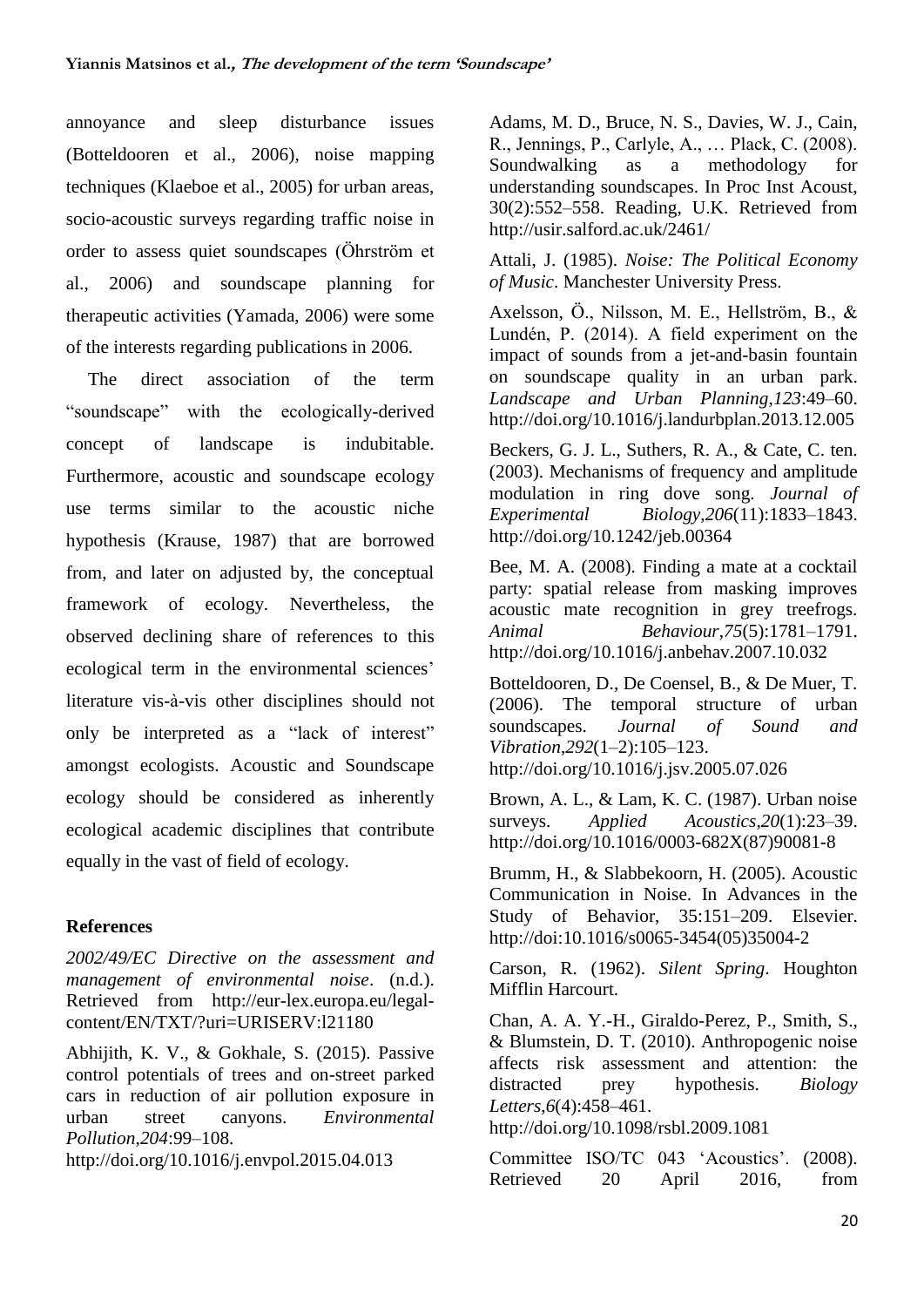http://isotc.iso.org/livelink/livelink?func=ll&objI d=8796219&objAction=browse&viewType=1

DataKustik: CadnaA. Retrieved 20 October 2015, from

http://www.datakustik.com/en/products/cadnaa

Davies, W. J., Adams, M. D., Bruce, N. S., Cain, R., Carlyle, A., Cusack, P., … Poxon, J. (2013). Perception of soundscapes: An interdisciplinary approach. *Applied Acoustics*,*74*(2):224–231. http://doi.org/10.1016/j.apacoust.2012.05.010

De Coensel, B., & Botteldooren, D. (2006). The quiet rural soundscape and how to characterize it. Acta Acustica United with Acustica,92(6):887–897.

http://www.ingentaconnect.com/content/dav/aau a/2006/00000092/00000006/art00006

Farina, A. (2000). *Landscape Ecology in Action*. Dordrecht: Springer Netherlands. Retrieved from http://link.springer.com/10.1007/978-94-011- 4082-9

Farina, A. (2014). *Soundscape Ecology Principles, Patterns, Methods and Applications*. Spinger.

Farina, A., & Belgrano, A. (2006). The Eco-field Hypothesis: Toward a Cognitive Landscape. *Landscape Ecology*,*21*(1):5–17. http://doi.org/10.1007/s10980-005-7755-x

Farina, A., & Pieretti, N. (2012). The soundscape ecology: A new frontier of landscape research and its application to islands and coastal systems. *Journal of Marine and Island Cultures*,*1*(1):21– 26. http://doi.org/10.1016/j.imic.2012.04.002

Ferri, F., Tajadura-Jiménez, A., Väljamäe, A., Vastano, R., & Costantini, M. (2015). Emotioninducing approaching sounds shape the boundaries of multisensory peripersonal space. *Neuropsychologia*,*70*:468–475.

http://doi.org/10.1016/j.neuropsychologia.2015.0 3.001

Fiedler, P. E. K., & Zannin, P. H. T. (2015). Evaluation of noise pollution in urban traffic hubs—Noise maps and measurements. *Environmental Impact Assessment Review*,*51*:1– 9. http://doi.org/10.1016/j.eiar.2014.09.014

Garceau, M. E. (2011). 'I call the people.' Church bells in fourteenth-century Catalunya. *Journal of Medieval History*,*37*(2):197–214. http://doi.org/10.1016/j.jmedhist.2011.02.002

Garrioch, D. (2003). Sounds of the city: the soundscape of early modern European towns. *Urban History*,*30*(1):5–25.

http://doi.org/10.1017/S0963926803001019

Guastavino, C. (2006). The ideal urban soundscape: Investigating the sound quality of French cities. Acta Acustica United with Acustica,92(6):945–951.

http://www.ingentaconnect.com/content/dav/aau a/2006/00000092/00000006/art00013

Hall, D. A., Irwin, A., Edmondson-Jones, M., Phillips, S., & Poxon, J. E. W. (2013). An exploratory evaluation of perceptual, psychoacoustic and acoustical properties of urban soundscapes. *Applied Acoustics*,*74*(2):248–254.

http://doi.org/10.1016/j.apacoust.2011.03.006

Hu, Y., & Cardoso, G. C. (2010). Which birds adjust the frequency of vocalizations in urban noise? *Animal Behaviour*,*79*(4):863–867. http://doi.org/10.1016/j.anbehav.2009.12.036

Ismail, M. R. (2014). Sound preferences of the dense urban environment: Soundscape of Cairo. *Frontiers of Architectural Research*,*3*(1):55–68. http://doi.org/10.1016/j.foar.2013.10.002

Janczur, R., Walerian, E., & Czechowicz, M. (2006). Influence of vehicle noise emission directivity on sound level distribution in a canyon street. Part I: Simulation program test. *Applied Acoustics*,*67*(7):643–658. http://doi.org/10.1016/j.apacoust.2005.12.004

Jennings, P., & Cain, R. (2012). A framework for improving urban soundscapes. *Applied Acoustics (in Press)*. http://doi.org/10.1016/j.apacoust.2011.12.003

Jeon, J. Y., & Hong, J. Y. (2015). Classification of urban park soundscapes through perceptions of the acoustical environments. *Landscape and Urban Planning*,*141*:100–111. http://doi.org/10.1016/j.landurbplan.2015.05.005

Kang, J. (2010). From understanding to designing soundscapes. *Frontiers of Architecture and Civil Engineering in China*,*4*(4):403–417. http://doi.org/10.1007/s11709-010-0091-5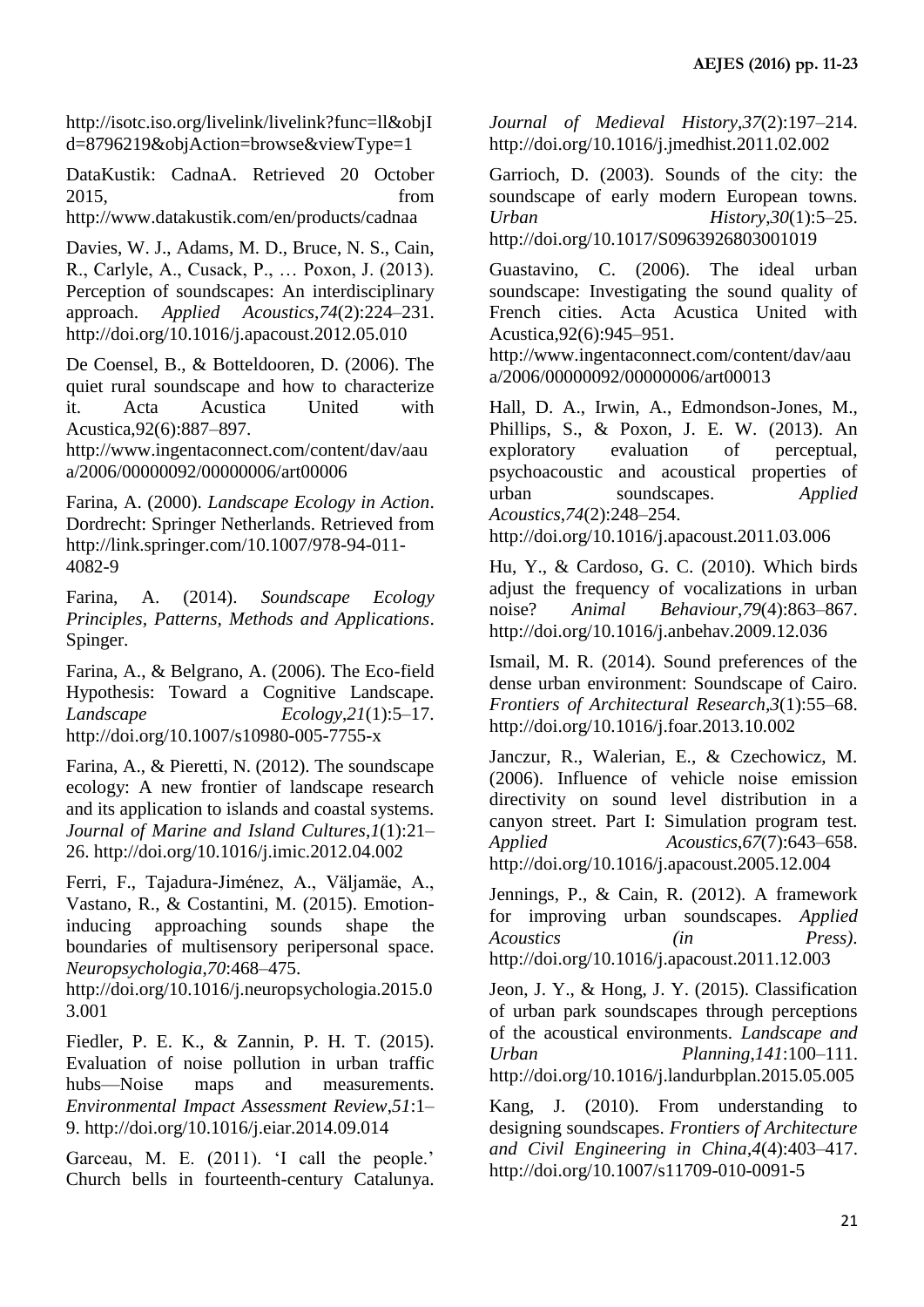Klaeboe, R., Kolbenstvedt, M., Fyhri, A., & Solberg, S. (2005). The impact of an adverse neighbourhood soundscape on road traffic noise annoyance. Acta Acustica United with Acustica,91(6):1039–1050.

http://www.ingentaconnect.com/content/dav/aau a/2005/00000091/00000006/art00013?crawler=tr ue

Krause, B. (1987). The niche hypothesis: How animals taught us to dance and sing. Whole Earth Review, 57. www.appohigh.org/ourpages/auto/2010/12/21/52 074732/niche.pdf

Kuttruff, H. (2007). *Acoustics An introduction*. London ; New York :Taylor & Francis.

Liu, F., & Kang, J. (2016). A grounded theory approach to the subjective understanding of urban soundscape in Sheffield. *Cities*,*50*:28–39. http://doi.org/10.1016/j.cities.2015.08.002

Mann, C. R., & Twiss, G. R. (1905). *Physics*. Scott, Foresman.

Marry, S., & Defrance, J. (2013). Analysis of the perception and representation of sonic public spaces through on site survey, acoustic indicators and in-depth interviews. *Applied Acoustics*,*74*(2):282–292.

http://doi.org/10.1016/j.apacoust.2012.01.005

Matsinos, Y. G., Mazaris, A. D., Papadimitriou, K. D., Mniestris, A., Hatzigiannidis, G., Maioglou, D., & Pantis, J. D. (2008). Spatiotemporal variability in human and natural sounds in a rural landscape. *Landscape Ecology*. http://doi.org/10.1007/s10980-008-9250-7

Mendes, S., Colino-Rabanal, V. J., & Peris, S. J. (2011). Bird song variations along an urban gradient: The case of the European blackbird (Turdus merula). *Landscape and Urban Planning*,*99*(1):51–57.

http://doi.org/10.1016/j.landurbplan.2010.08.013

Moore, B. C. J. (2012). Contributions of von Békésy to psychoacoustics. *Hearing Research*,*293*(1–2):51–57.

http://doi.org/10.1016/j.heares.2012.04.009

Nega, T., Yaffe, N., Stewart, N., & Fu, W.-H. (2013). The impact of road traffic noise on urban protected areas: A landscape modeling approach.

*Transportation Research Part D: Transport and Environment*,*23*:98–104. http://doi.org/10.1016/j.trd.2013.04.006

Nemeth, E., & Brumm, H. (2009). Blackbirds sing higher-pitched songs in cities: adaptation to habitat acoustics or side-effect of urbanization? *Animal Behaviour*,*78*(3):637–641. http://doi.org/10.1016/j.anbehav.2009.06.016

Nilsson, M. E., & Berglund, B. (2006). Soundscape quality in suburban green areas and city parks. Acta Acustica United with Acustica,92(6):903–911.

http://www.ingentaconnect.com/content/dav/aau a/2006/00000092/00000006/art00008

O'Connor, P. (2008). The Sound of Silence: Valuing Acoustics in Heritage Conservation. *Geographical Research*,*46*(3):361–373. http://doi.org/10.1111/j.1745-5871.2008.00529.x

Öhrström, E., Skånberg, A., Svensson, H., & Gidlöf-Gunnarsson, A. (2006). Effects of road traffic noise and the benefit of access to quietness. *Journal of Sound and Vibration*,*295*(1–2):40–59.

http://doi.org/10.1016/j.jsv.2005.11.034

Pijanowski, B. C., Farina, A., Gage, S. H., Dumyahn, S. L., & Krause, B. L. (2011). What is soundscape ecology? An introduction and overview of an emerging new science. *Landscape Ecology*,*26*(9):1213–1232. http://doi.org/10.1007/s10980-011-9600-8

Pijanowski, B. C., Villanueva-Rivera, L. J., Dumyahn, S. L., Farina, A., Krause, B. L., Napoletano, B. M., … Pieretti, N. (2011). Soundscape Ecology: The Science of Sound in the Landscape. *BioScience*,*61*(3):203–216. http://doi.org/10.1525/bio.2011.61.3.6

Pinch, T., & Bijsterveld, K. (2011). *The Oxford Handbook of Sound Studies*. Oxford University Press.

Porteous, J. D., & Mastin, J. F. (1985). Soundscape. Journal of Architectural and Planning Research, 2(3):169–186. http://www.jstor.org/stable/43028767

Ratcliffe, E., Gatersleben, B., & Sowden, P. T. (2013). Bird sounds and their contributions to perceived attention restoration and stress